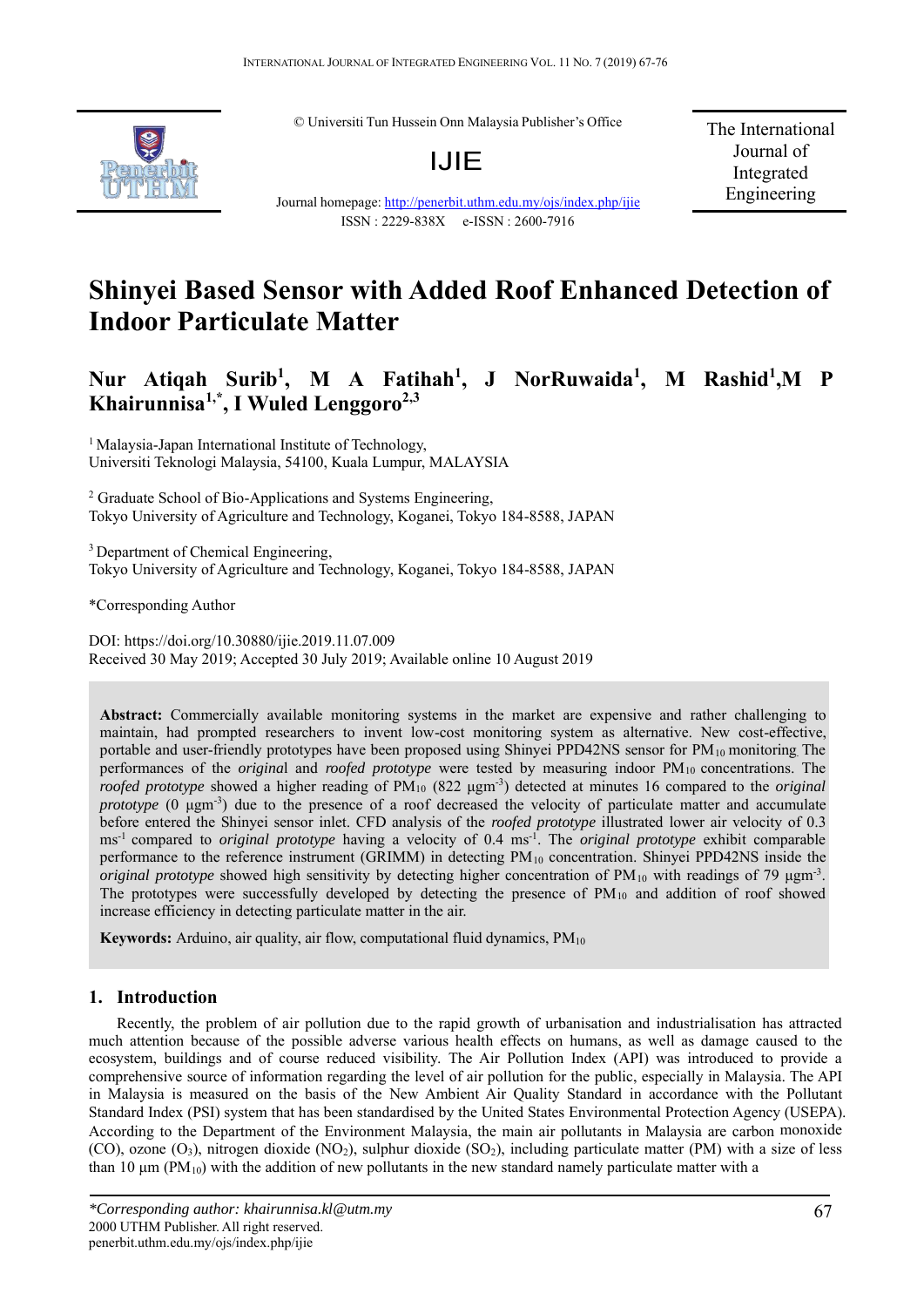size of less than 2.5  $\mu$ m (PM<sub>2.5</sub>) [1]. In Malaysia, power plants contribute the highest PM emission (36%) followed by 33%, 16% and 15% contributions from industry, motor vehicles and other sources, respectively [2].

Particulate matter (PM) can be described as a combination of solid and liquefied particles suspended in the air such as dust, dirt, soot, smoke, and liquid droplets [3]. Exposure to particulate matter especially fine particles such as PM2.5 could cause adverse health effects because the fine particles can travel deeper through the respiratory system than the larger particles [4-7]. The World Health Organization reported that almost 92% of the world's population lives in environments where the concentrations of particulate matter exceed the recommended levels of 20 μgm<sup>-3</sup> and 50 μgm<sup>-3</sup> for annual and 24-hour means respectively [8]. The monitoring of air quality is vital as low air quality may have a negative effect on human health as well as on the environment. Therefore, it is significant to control and monitor the particulate matter concentrations so that a safer future can be provided for the next generations.

Several commercial particulate matter sensors devices are available such as E-Sampler Particulate Matter and GRIMM which are used by researchers to monitor the presence of particulates by the principle of light scattering. However, these devices are generally used for research purposes as the cost is expensive [9]. A new trend has emerged whereby researchers use low-cost sensor such as DSM501A (Samyoung Inc.), GP2Y1010AU0F (Sharp Corp.), Shinyei PPD60PV and PPD42NS (Shinyei Inc.) for monitoring particulate matter in the air due to such devices being small in size, lightweight and low-power consumptions [10, 11]. Researchers prefer to use the light scattering principle sensor especially PPD42NS (Shinyei Inc.) as it produces real-time data, low-cost as well as user-friendly [12]. Much research has been undertaken regarding the Shinyei PPd42NS sensor due to the lack of available information regarding the sensitivity, accuracy or particulate uptake by the Shinyei sensor. For example, Johnson and co -workers evaluated the low-cost sensor (SHINYEI: models PPD42NS, PPD20V, PPD60PV) in both high and low concentrations of urban environments. The PPD20V and PPD60PV sensors were recommended as suitable for environments from 0 to 200 µgm<sup>-3</sup> and 0 to 50 µgm<sup>-3</sup>. In addition, the PPD42NS sensor showed good correlation with the reference monitor (TSI DustTrak 8533) during a laboratory test with incense smoke [13].

Several studies using the Shinyei PPD42NS have been conducted by researchers to understand low-cost sensor performance in the laboratory as well as in the ambient environment. Austin and co-workers assessed the performance of the Shinyei PPD42NS and determined the sensor response for particulate matter 2.5 [14]. Meanwhile, Kuula *et al*. (2017) compared the performance of Shinyei PPD42NS and PPD60PV sensors by the laboratory evaluation method [15]. To date, there are barely any studies on a roof-based Shinyei sensor for enhancing the uptake of particulate matter in the sensor. Therefore, the current authors built a new air monitoring prototypes namely *origina*l and *roofed prototype* to monitor air pollutants, especially particles suspended with a diameter of 10 microns  $(PM_{10})$  or less in the air. This device will act as an alternative for researchers to replace the use of expensive air monitoring devices because the air monitoring device here is cheaper and can be used to measure the indoor particulate matter as well as for the outdoor applications in the future.

### **2. Methodology**

#### **2.1 Development of the Air Monitoring Prototypes**

New low-cost on-line sensor prototypes were designed by employing an Arduino™ microcontroller, a dust sensor (Shinyei PPD42NS), as well as a liquid crystal display (LCD) to display the data. Fig. 1(a) depicts a block diagram of the on-line sensor. The prototypes geometry was 200 mm length, 130 mm width and 80 mm height (Fig. 1 b and c).

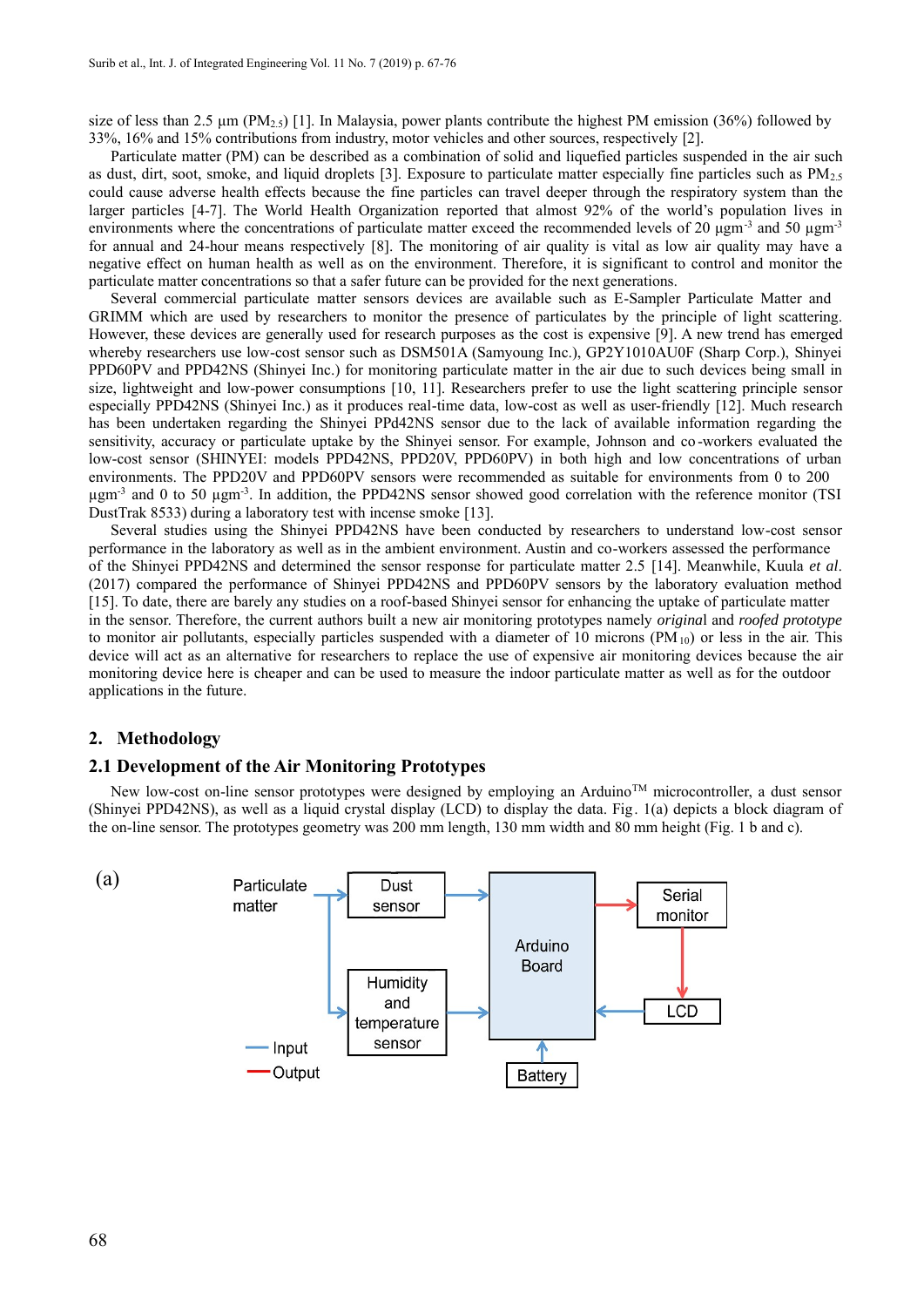

**Fig. 1 - (a) Block diagram of the developed air monitoring prototype, (b) 2D Sketch of the** *roofed prototype* **and (c)** *original prototype*

# **ArduinoTM**

The prototypes used an open-source hardware platform, Arduino™ (Arduino UNO R3, Arduino™, Italy) which generated real-time data and measured the particulate matter in microgram per cubic meter (μgm<sup>-3</sup>) [16]. Arduino<sup>TM</sup> software uses the programming language C++ to program the Arduino<sup>TM</sup> board to read dust concentration specifically PM<sub>10</sub>. It can be operated by using a 9V battery or by connecting the device directly to a USB port.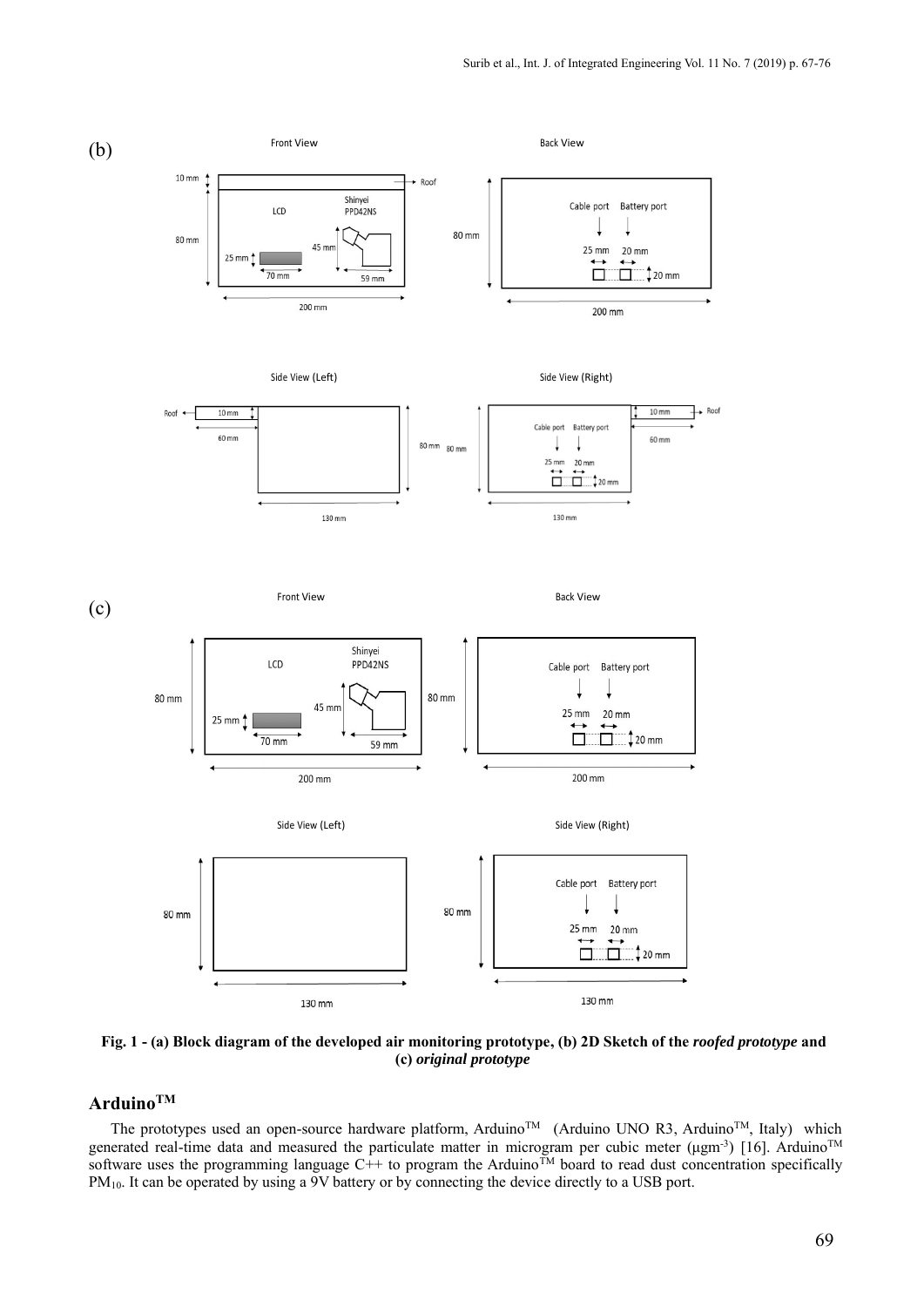### **Shinyei PPD42NS**

The Shinyei PPD42NS (Shinyei Technology Co., Ltd; Kobe, Japan) is a digital sensor and used to monitor the PM10 concentrations in this study as the device is easy to obtain as well as not being too expensive. The sensor measure particles using light scattering principles by counting the time that the photodiode sensor detects the particles. The original detection technique is similar to the particle counter technique whereby the pulse output corresponds to the concentrations per unit volume. A schematic diagram of this hardware is depicted in Fig. 2a. The Shinyei sensor consists of a resistor, a light baffle, an infrared light-emitting-diode (LED), a focusing lens, a photodiode detector and electromagnetic shielding. The particles concentration is determined by the signal from the sensors comprising of a low pulse occupancy which is the time that the digital signal is held low [14].

### **2.2 Prototypes Validation**

Two design of prototypes were proposed *original* and *roofed prototyp*e. The developed prototypes were analysed using CFD simulation before it was used to measure the  $PM_{10}$  concentrations. It is important to determine the airflow direction on the front surface of the *origina*l and *roofed prototype* so that the particulates will enter the Shinyei sensor during the validation test. Shinyei PPD42NS sensor used in the prototype was evaluated with the same types of sensor to assess the performance and ability of Shinyei PPD42NS in measuring PM<sub>10</sub> concentrations. Then, the prototypes were tested by monitoring the indoor particulate matter.

#### **Computational Fluid Dynamic (CFD) analysis**

CFD simulation was carried out to assess the velocity profile inside the sensor as well as on the front surface of the sensor with the presence or absence of a roof. The airflow for indoor was assumed to be at 0.3 ms<sup>-1</sup> as recommended by ASHARE 2007 for both cases original and with roofed prototype [17]. ANSYS (ANSYS Inc., United States) simulation software is an engineering simulation solution in finite element analysis, computational fluid dynamics and design optimisation. CFD is used for generating solutions for fluid flow with or without solid interaction. The physical properties of fluid flow such as velocity, pressure, temperature, density and viscosity should be considered before generating the CFD analysis. The CFD modelling was designed to solve the fluid flow using Reynolds Average Navier-Stokes equations. The SIMPLE algorithm was used to integrate the Navier-Stokes equations over a meshed computational domain by converting the integral equation to algebraic equations before solving iteratively [18].

#### **Sensor Evaluation**

A parallel experiment (both Shinyei PPD42NS) was completed in Kuala Lumpur (latitude 3.19° N, longitude 101.73° W). The data was collected in a closed room for one hour at 1.0 m from the ground to validate both sensors on the basis of their operating system.

The design of the proposed prototype was optimized by adding a roof over the Shinyei PPD42NS sensor. The curvature of the roof was fixed at a 90°. The effect of adding a roof to the Shinyei sensor was studied by comparing the result of particulate matter detected by the *original* and *roofed prototype*. 2D sketches of the proposed prototypes with and without a roof were shown in fig. 1b and 1c.

### **Field Validation**

The performance of the developed *original prototype* was evaluated by monitoring indoor air particulate matter samples in Kuala Lumpur, Malaysia. The data were collected at hourly intervals at each measurement point [19]. The data collection using Shinyei PPD42NS was collected in parallel with GRIMM produced by Grimm Aerosol Technik GmbH & Co. KG, Ainring, Germany as a reference instrument. The indoor measurement point was on a desk (1.0 m above the ground). The GRIMM device uses the same light scattering principle as Shinyei PPD42NS sensor with different light source and position of a detector. The GRIMM device uses a laser diode while the Shinyei PPD42NS used a resistor as a light source. Position of the detector in GRIMM located at the right angle (90º) while detector in Shinyei sensor positioned in 45º.

### **3. Results and Discussion**

### **Prediction of Airflow Movements**

Before the prototypes were operated to measure the  $PM_{10}$  concentrations in air, Computational Fluid Dynamics (CFD) was used to provide a simulation of the airflow inside the Shinyei sensor as the airflow pattern has a significant impact on the particles concentration distribution. Fig. 2(b) and (c) shows airflow movement with different colour contours indicating the variation in velocity. Colours closer to red represent higher velocities and colours closer to blue represent lower velocities. The velocity of the airflow entering the sensor was assumed to be 0.3 ms-1. Air enters the sensor with a higher velocity from the inlet, circulates and mixes in the middle of the sensor before travelling to the outlet located at the top of the sensor. The circulation movement of the air inside the sensor was also in accordance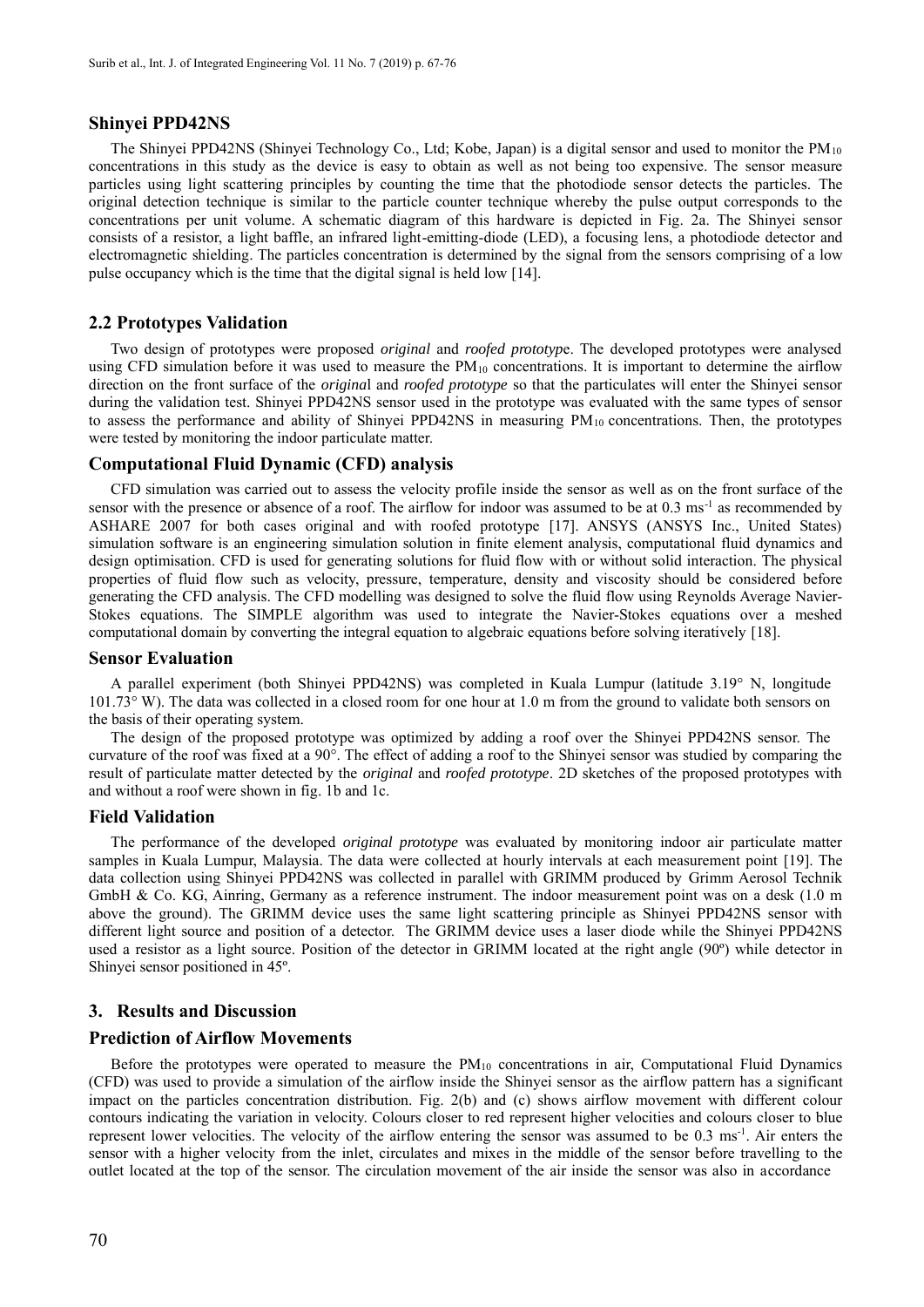with a study by Beghein *et al*. (2005) concerning the motion of particles in a room with one inlet in the lower part of the left wall and one outlet in the upper part of the right wall. After a 10 s injection of particles, there was a small recirculation region in the bottom left and right corners. As the particles were light, they tend to follow the air movement and after 30 s the particle started to spread in a large recirculation region in the middle of the room [20]. The movement of airflow from the inlet to the outlet was due to the thermally-driven upwind flows generated by the resistor at the bottom of the sensor [21]. The position of the sensor should be considered during the data collection because it has an impact on the airflow created by the air temperature gradient produced by the resistor. Therefore, the current authors took this into account and placed the Shinyei sensor in a vertical position. If the sensor was in a horizontal position and the resistor was on, the temperature at the inlet would be higher compared to the outlet as the hot air from the resistor will rise and leave the sensor through the nearer aperture which is the inlet. It was recommended by Canu *et al*. (2018) to place the sensor in a vertical position because in such a vertical position the hot air at the bottom of the resistor will rise upward and leave the sensor through the outlet [22].

Another study was undertaken by Zhang and Chen (2006) respect to predicting particle distribution in a room with a different ventilation system, found that the movement of the air from the lower part of the room to the upper part was due to the heat generated by the human body [23]. In addition, the Shinyei sensor was built with black case colour for the maximum absorbance of infrared light from the LED because scattering reflection might disrupt the sensitivity of the Shinyei sensor [24].



**Fig. 2 - (a) Schematic drawings of Shinyei PPD42NS from top view and side view, (b) CFD simulation of Shinyei sensor, (c) Airflow movement inside the Shinyei sensor (PPD42NS)**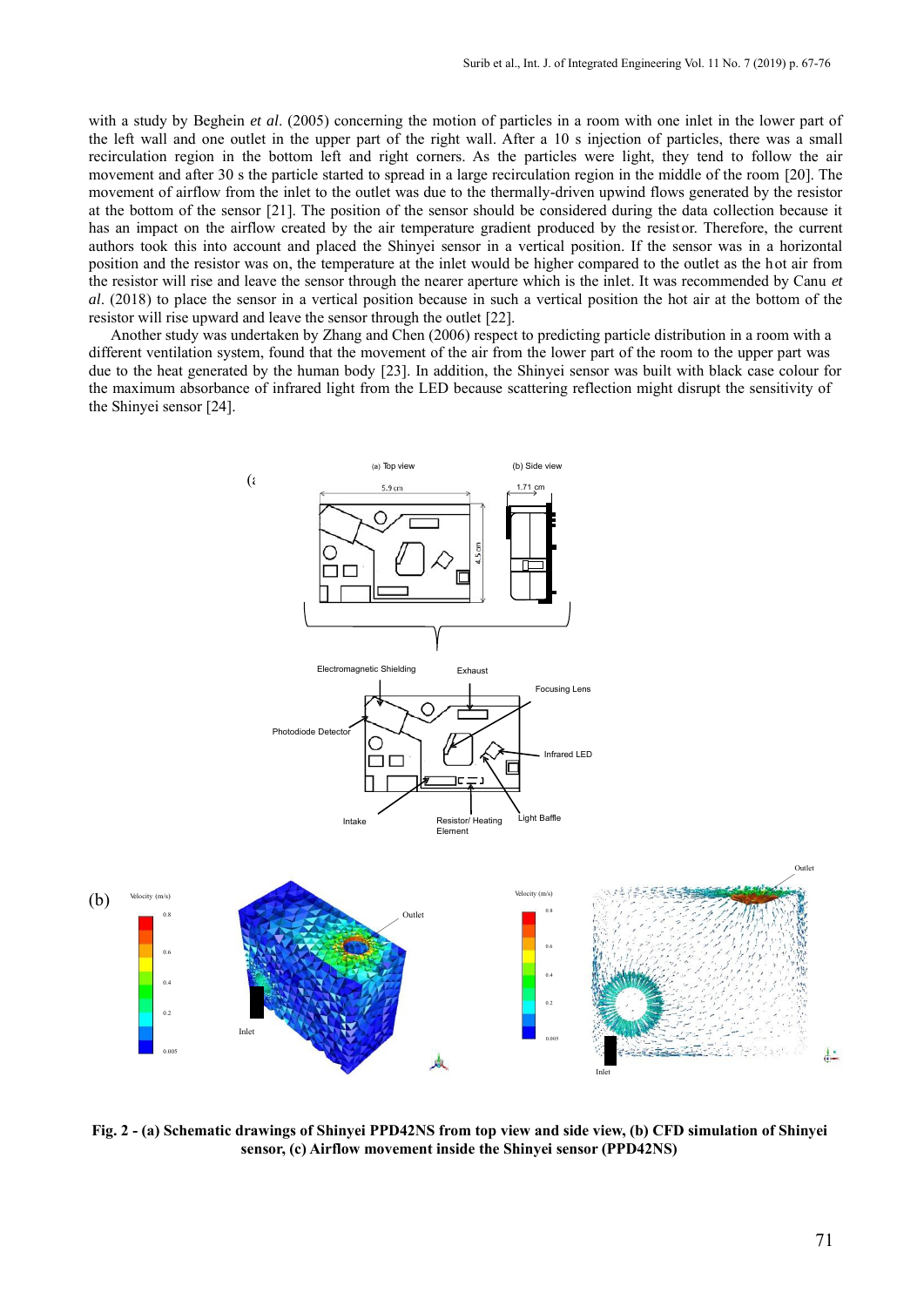#### **Parallel Experiment of** *Original Prototype*

Fig. 3 compares the PM10 concentrations using the same sensor (Shinyei PPD42NS) as a control sensor. The graph pattern for the sensor used in the experiment (PPD42NS Type 1) showed an approximately similar pattern to the control sensor (PPD42NS Type 2). Within 1 hour of data collection, both sensors detected  $PM_{10}$  in the ambient air thus indicating that the reading of PM10 concentrations detected by the ShinyeiPPD42NS was comparable. However, if different concentrations of  $PM_{10}$  detected by both sensors this might be caused by different exposures of the sensor. PPD42NS Type 1 and PPD42NS Type 2 showed the highest concentrations of  $PM_{10}$  with readings of 1000  $\mu$ gm<sup>-3</sup> and 1300 µgm-3 respectively. If the graph pattern from PPD42NS Type 1 showed significant differences from the control sensor, this might be due to the problem of drift in the sensor's response thus causing the sensor not to work properly during deployment. Deposits formed on the lens of the optical sensor led to the sensor drift phenomena. Therefore, it is suggested to clean the lenses, replace the worn sensor (the price is cheap) as well as routinely calibrate the sensor [14].



**Fig. 3 - Comparison between PPD42NS Type 1 (used in sensor) and Type 2 (control)**

### **Performance of the** *Original* **and** *Roofed Prototypes*

The performances of the *original* and *roofed prototype* were compared by measuring the indoor PM10 concentrations. Fig. 4 portrays that in between minutes 10 to 40 no particulate matter was detected by the *original prototype*. However, some PM<sub>10</sub> were detected by the *roofed prototype* with highest concentrations of PM<sub>10</sub> at minutes 15 with a reading of 822  $\mu$ gm<sup>-3</sup>. The addition of a roof makes the prototype more stable and sensitive to detect PM<sub>10</sub> in the air, especially for outdoor measurement condition. Other than that, the roof will shield the infrared inside the Shinyei sensor from being overexposed to sunlight which might distract the reading of  $PM_{10}$  concentrations and also increase the stability of the suspended particles. Based on CFD analysis in Fig. 5a, the air velocity under the roof was 0.3 ms<sup>-1</sup> which was slightly lower compared to the velocity at the front of the original prototype  $(0.4 \text{ ms}^{-1})$ . As the air velocity under a roof low, more particulates tend to swirl and accumulated before passing through the inlet of the Shinyei box. This result was similar to Chang *et al*. (2009) who conducted a study on the transport mechanism of particulate matter at open and staggered street canopies (buildings layout). For staggered street canopies, more particles deposition on the building wall compared to the open street canopies due to particles hindered by the buildings [25]. However, a different situation will occur when there is no roof attached to the top of the Shinyei sensor. The ab sence of a roof will cause the particulates to be freely dispersed and there was a high tendency for the particulates not enter the sensor as displayed in Fig. 5(b), thus leading to a lower detection of  $PM_{10}$  concentrations at minutes 10 to 40 in Fig. 4. This shows that the presence of a roof will reduce the exposure of the Shinyei sensor to sunlight and enhances the particle detection of particulates in the air.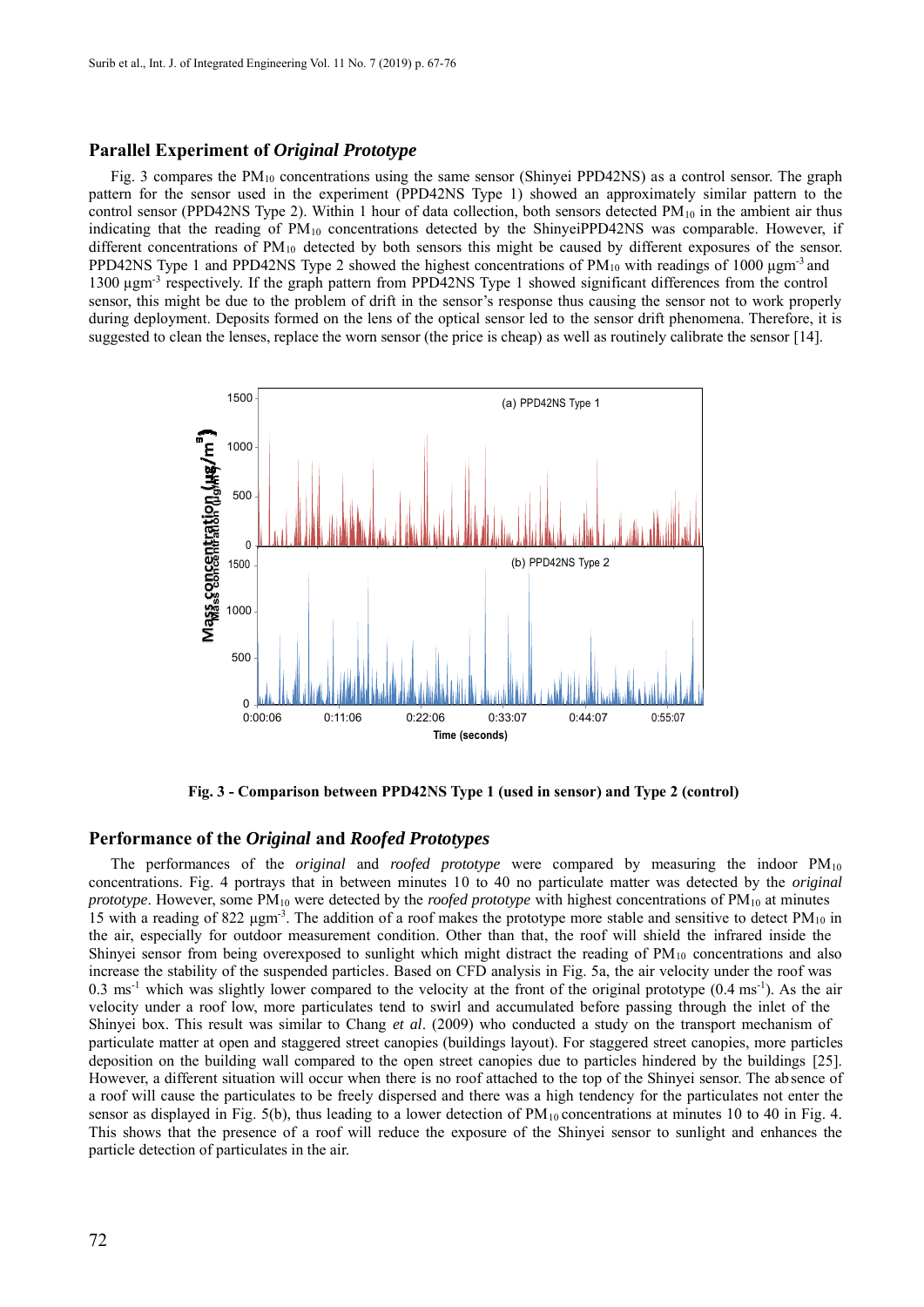

**Fig. 4 - The concentration of PM10 detected by** *roofed* **and** *original prototype*



**Fig.5 - Airflow movement through (a)** *roofed prototype* **and (b)** *original prototype*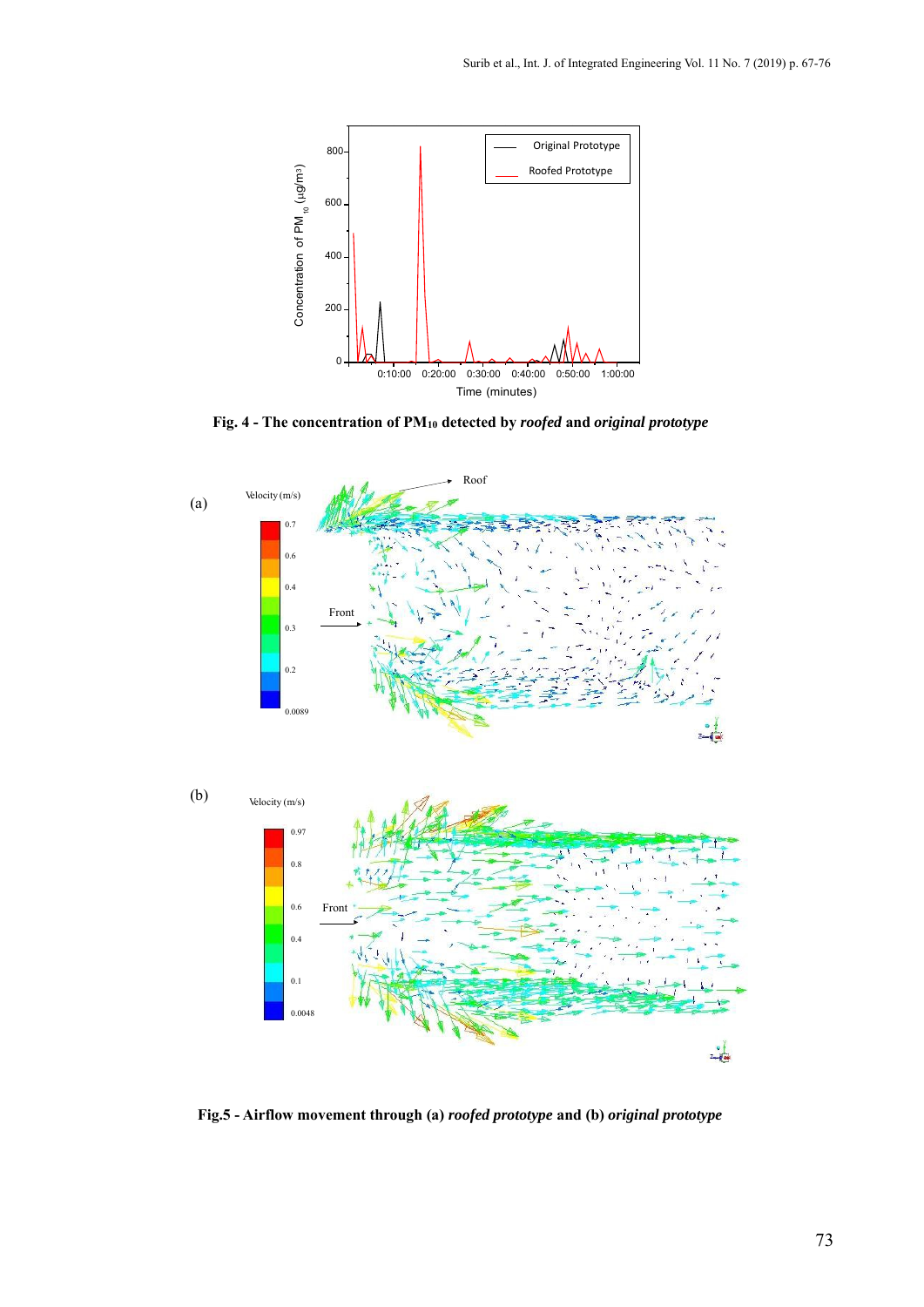### **Monitoring Indoor Air Quality**

The *original prototype* was tested along with the commercially available optical instrument GRIMM as a reference instrument. Fig. 6 portrays a graph of the PM10 mass concentrations detected by both the Shinyei in *original prototype* and GRIMM sensors against time. Based on Figure 6, the PM10 concentrations measured by the *original prototype* was higher than those obtained by the GRIMM device due to different conditions and exposure at a specific location. The prototype was placed on a table to increase the accuracy of the sensor for monitoring the ambient air quality because particles suspended on the carpet can contribute to the higher reading of  $PM_{10}$  concentrations. From the graph, the concentrations of PM10 decreased to 62% and 28% within the 1 hour of data collection for the *original prototype* and GRIMM devices respectively. The highest  $PM_{10}$  concentrations were detected in minutes 5 by both Shinyei and GRIMM with reading 78  $\mu$ gm<sup>-3</sup> and 20  $\mu$ gm<sup>-3</sup> sequentially. Both Shinyei and GRIMM devices can detect high concentrations of  $PM_{10}$  because the size of the particulate matter is large and mostly found at the lower level due to the gravity effect. According to Mei and Gong (2017) smaller particles with sizes from 0.01 µm to 1 µm were found to be more vulnerable to changes in air stability, while large particles with diameter 2 μm to 10 μm are more stable in the air due to the dominating role of gravity for heavier particles [26, 27]. Based on the result acquired, the Shinyei PPD42NS can detect higher PM10 concentrations better than the GRIMM device.

The differences in particles delivery cause different readings of PM<sub>10</sub> concentrations detected by Shinyei sensor in the original prototype and GRIMM device. The Shinyei sensor depends on the heat generated from the resistor for the movement of particles into the sensor detection area. However, in the GRIMM device a flow-controlled pump was used for the delivery of particles. The presence of a pump in the GRIMM might disturb the movements of particles inside the detection area and causes low scattering of light lead to low concentrations of PM10 detected by GRIMM. As the Shinyei and the GRIMM use the light scattering principles, the sensor output will be affected by the particle properties and sensors design. Examples of particle properties are the refractive index, density, shape, size, the position of a detector and even the particle composition. According to Rai *et al*. (2017), the magnitude of scattered and absorbed light intensity of the sensor was affected by a diverse particle composition [28]. In addition, the source of light can affect the sensor output. Based on the study by Wang *et al*. (2015), a light source from a laser diode is more sensitive to smaller size particle. Several factors should be considered during the evaluation of prototype performance in order to get an accurate result [12].



**Fig. 6 - Concentration of PM10 detect by Shinyei PPD42NS inside** *original prototype* **and GRIMM devices for 1 hour**

### **4. Conclusion**

New cheaper and portable air monitoring prototypes successfully developed for monitoring particulate matter with the size of less than 10 μm. The CFD analysis illustrated the air flow inside Shinyei PPD42NS moves in an upward direction from the inlet to the outlet due to the presence of a resistor at the bottom of sensor. A parallel experiment was done using the same sensor and labelled as PPD42NS Type 1 for the sensor used in the air monitoring prototype and PPD42NS Type 2 acted as the control. Both sensors showed the same graph pattern and detected higher concentrations of PM10 up to 1300 μgm-3 for 1 hour of data collection. Data comparison between the *original prototype* and *roofed prototype* showed that *roofed prototype* detected higher particulate matter concentrations (822 μgm<sup>-3</sup>) as the presence of the roof caused the particulates to be suspended under the roof before entering the inlet of the Shinyei sensor. CFD analysis of the *roofed prototype* illustrated lower velocity of 0.3 ms<sup>-1</sup> compared to the *original prototype* which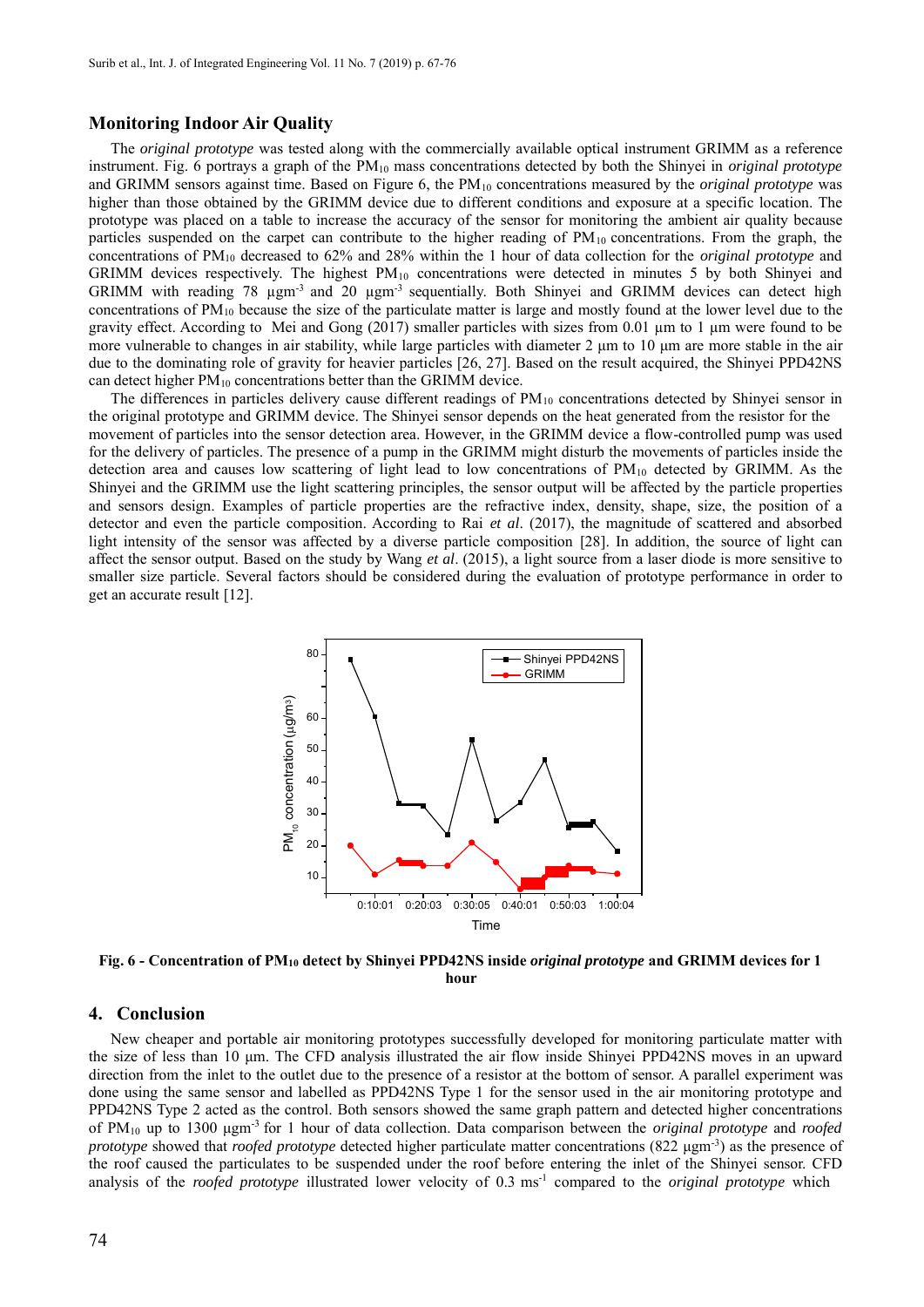indicated a quite high velocity with a reading of  $0.4 \text{ ms}^{-1}$ . The functionality of the prototype to detect PM<sub>10</sub> concentrations in the air was tested by placing in an indoor environment. Shinyei sensor inside the *original prototype* detected higher concentrations of PM<sub>10</sub> up to 80  $\mu$ gm<sup>-3</sup> while the commercial GRIMM device only detected 20  $\mu$ gm<sup>-3</sup>. The results showed that a roof attached to the prototype enhances the detection of particulate matter in the air and higher concentrations of PM<sub>10</sub> could be detected during data collection. The small size of the prototype makes it portable to be placed anywhere and it is not only for research purposes but also potentially could be used for personal use as a particulate matter monitoring devices. This study will provide a new opportunity for the development of new air monitoring devices with improving the performance of Shinyei based sensor on detecting particulate matter in the air. As the presence of a roof can affect the particulates intake by the Shinyei sensor, different types of material for the roof, size and angle of curvature could be studied in the future to arrive at the optimal performance of the air monitoring devices.

### **Acknowledgement**

The authors are grateful for the support from Japan International Cooperation (JICA) and funding for this work which was supported by a Potential Academic Staff Grant (PY/2017/01893). The authors also wish to thank Air Resources Ikohza members and Professor Dr. Ezzat Chan in completing this project.

# **References**

- 1. Makmom Abdullah, A., Armi Abu Samah, M., and Yee Jun, T. (2012). An overview of the air pollution trend in Klang Valley, Malaysia. Open Environmental Sciences, 6, 13-19.
- 2. DOE. (2017). Environmental Quality Report 2017. Department of Environment, Ministry of Science, Technology and Environment, Kuala Lumpur, Malaysia
- 3. Marques, G., Roque Ferreira, C., and Pitarma, R. (2018). A System Based on the Internet of Things for Real-Time Particle Monitoring in Buildings. International journal of environmental research public health, 15(4), 821.
- 4. Hapidin, D.A., Saputra, C., Maulana, D.S., Munir, M.M., and Khairurrijal, K. (2019). Aerosol chamber characterization for commercial particulate matter (PM) sensor evaluation, Aerosol Air Quality Research. 19, 181-194.
- 5. Mukherjee, A., Stanton, L.G., Graham, A.R., and Roberts, P.T. (2017). Assessing the utility of low-cost particulate matter sensors over a 12-week period in the Cuyama Valley of California. Sensors, 17(8), 1805.
- 6. Sharma, R. and Balasubramanian, R. (2018). Size-fractionated Particulate Matter in Indoor and Outdoor Environments during the 2015 Haze in Singapore: Potential Human Health Risk Assessment. Aerosol Air Quality Research, 18(4), 904-917.
- 7. Raffee, A.F., Rahmat, S.N., Hamid, H.A., and Jaffar, M.I. (2019). The behavior of Particulate Matter (PM10) Concentrations at Industrial Sites in Malaysia. International Journal of Integrated Engineering, 11(2).
- 8. WHO, (2016) Ambient air pollution: A global assessment of exposure and burden of disease. W.H. Organization. Geneva, Switzerland.
- 9. Mohamed, R., Nizam, N., Al-Gheethi, A., Lajis, A., and Kassim, A. (2016). Particulate Matter Levels in Ambient Air Adjacent to Industrial Area. IOP Conference Series: Materials Science and Engineering, 012056.
- 10. Zheng, T., Bergin, M.H., Johnson, K.K., Tripathi, S.N., Shirodkar, S., Landis, M.S., Sutaria, R., and Carlson, D.E. (2018). Field evaluation of low-cost particulate matter sensors in high-and low-concentration environments. Atmospheric Measurement Techniques, 11(8), 4823-4846.
- 11. Dahari, N.A., Wahid, H., Ling, L.P., and Rahim, R.A. (2017). Design of a measurement device for air pollution concentrations using an open-source electronics software and hardware system. International Journal of Integrated Engineering, 9(2).
- 12. Wang, Y., Li, J., Jing, H., Zhang, Q., Jiang, J., and Biswas, P. (2015). Laboratory evaluation and calibration of three low-cost particle sensors for particulate matter measurement. Aerosol Science Technology, 49(11), 1063-1077.
- 13. Johnson, K.K., Bergin, M.H., Russell, A.G., and Hagler, G.S. (2018). Field Test of Several Low-Cost Particulate Matter Sensors in High and Low Concentration Urban Environments. Aerosol Air Quality Research, 18, 565-578.
- 14. Austin, E., Novosselov, I., Seto, E., and Yost, M.G. (2015). Laboratory evaluation of the Shinyei PPD42NS low-cost particulate matter sensor. PloS one, 10(9), e0137789.
- 15. Kuula, J., Mäkelä, T., Hillamo, R., and Timonen, H. (2017). Response characterization of an inexpensive aerosol sensor. Sensors, 17(12), 2915.
- 16. Feng, J., Wei, Y., and Wei, Z. (2018). A PM2. 5 monitoring system for buildings based on Zigbee and Qt technology. 2018 Chinese Control And Decision Conference (CCDC), 1675-1679.